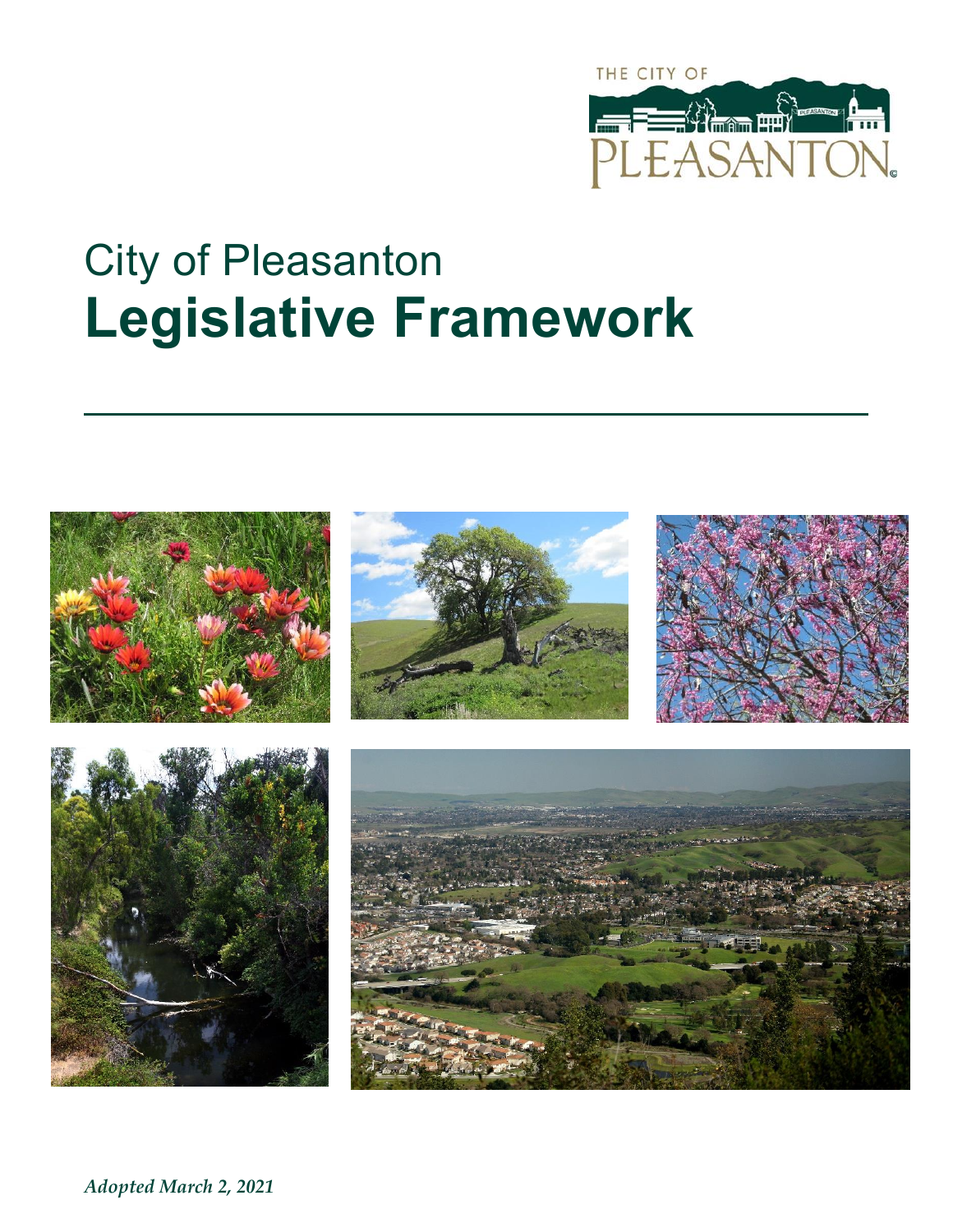## **Guiding Principles**

The Guiding Principles represent the City's adopted policies and plans and frames the City's legislative interests. The following documents may be found on the city's website at [www.cityofpleasantonca.gov](http://www.cityofpleasantonca.gov/) or by clicking on links below.

- [Pleasanton City Council Priorities and Work Plan](http://www.cityofpleasantonca.gov/gov/depts/manager/performance.asp)
- [Pleasanton Climate Action Plan](http://www.cityofpleasantonca.gov/civicax/filebank/blobdload.aspx?BlobID=24757)
- [Pleasanton General Plan 2005-2025](https://www.cityofpleasantonca.gov/gov/depts/cd/planning/general.asp)
- [Pleasanton Economic Development Strategic](http://www.cityofpleasantonca.gov/civicax/filebank/blobdload.aspx?BlobID=23649) Plan
- [Pleasanton Pedestrian and Bicycle Master Plan](https://www.cityofpleasantonca.gov/gov/depts/cd/traffic/plans_and_programs/pedestrian_and_bicycle_master_plan.asp)
- [Pleasanton Human Services Needs Assessment Strategic Plan](http://www.cityofpleasantonca.gov/civicax/filebank/blobdload.aspx?BlobID=24608)
- [Pleasanton Cultural Master Plan](http://www.cityofpleasantonca.gov/civicax/filebank/blobdload.aspx?BlobID=24604)
- [Pleasanton Youth Master Plan](http://www.cityofpleasantonca.gov/civicax/filebank/blobdload.aspx?BlobID=24610)
- [Pleasanton Parks and Recreation Master Plan](http://www.cityofpleasantonca.gov/civicax/filebank/blobdload.aspx?BlobID=24609)

#### *Pleasanton's Quality of Life*

The City supports legislation and policies that provide opportunities to protect and enhance our residents' quality of life through active living, a healthy lifestyle and diverse recreational services.

#### *Safe and Secure Community*

The City supports legislation and policies that provides access to resources and services for residents, such as quality police, fire, emergency management, emergency medical services, services for vulnerable populations and community benefit efforts.

#### *Sustainable Development*

The City supports legislation and policies that enable sustainable development including long term fiscal health for the City, affordable housing, conserving natural resources, recycling, green building, reducing energy usage and emitting fewer air pollutants.

#### *Public Infrastructure*

The City supports legislation that will enable continued improvement and maintenance of the City's public infrastructure.

#### *Housing*

The City supports legislation that seeks balanced solutions which consider housing, jobs, and transportation together. The City supports legislation that provides, promotes and protects affordability in the housing stock. The City supports legislation that is context-sensitive, that does not take a one size fits all approach and allows the City to exercise its local control developing locally-appropriate plans that meet State objectives in a manner that is compatible with existing community character.The City supports legislation that provides funding and resources for infrastructure such as: water, sewer, streets, schools and services in tandem with new housing production mandates.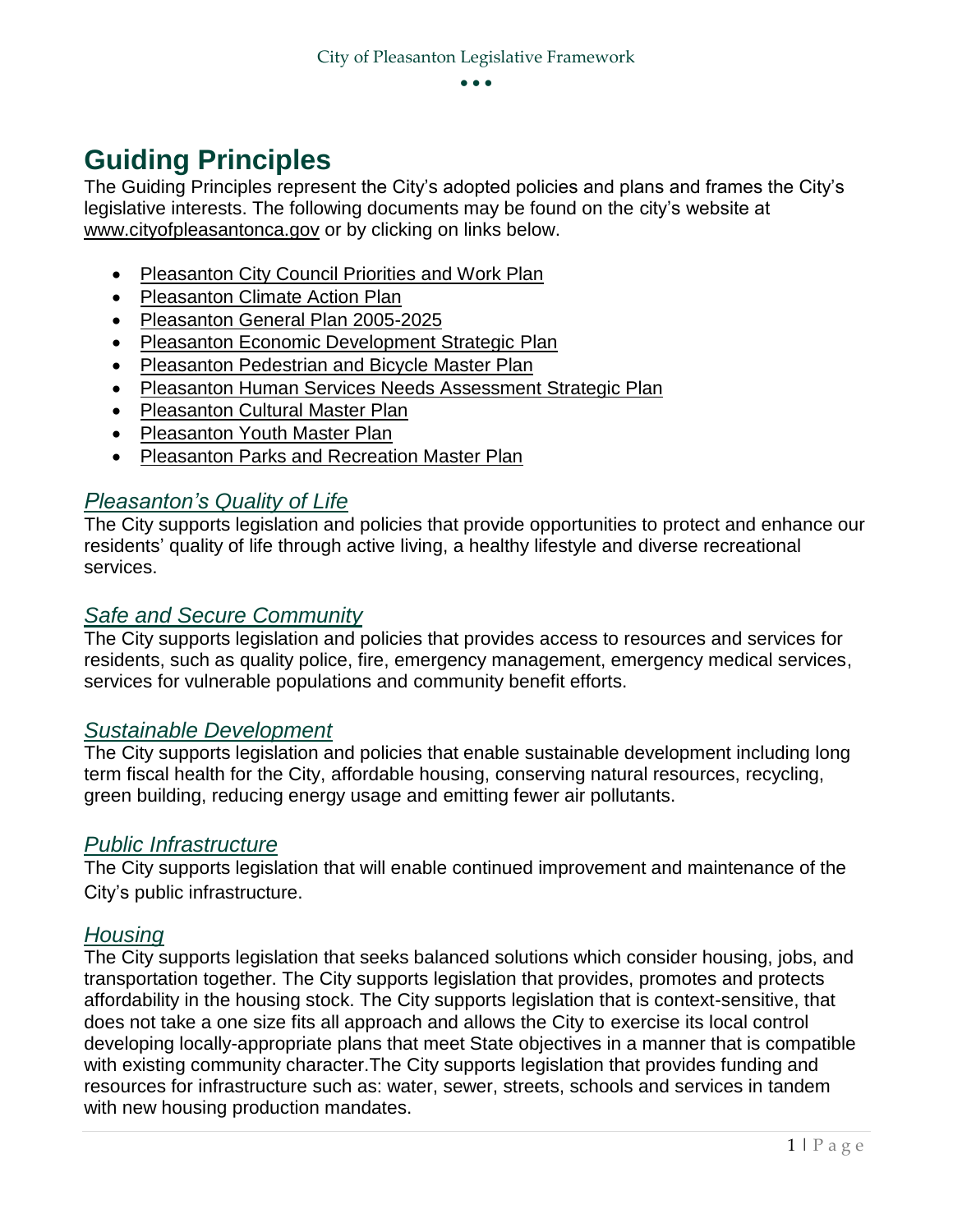#### *Environmental Awareness, Health, Land Use and Preservation Issue*

The City supports legislation and policies that provide for local control in determining land use and preservation issues. The orderly growth and development of the City together with the preservation of open-space is a high priority for the Pleasanton community. The City also supports legislation and policies that provide resources to enable environmental awareness and health in our community.

#### *Fiscal Sustainability*

No Unfunded Mandates. The City supports legislation that aids recovery of City costs stemming from State and/or Federal mandates and opposes legislation that seeks to impose any requirement upon City that is not fully funded.

Update Local Government Tax Structure. The City supports legislation and policies that reform the local government tax structure to respond to the growth in e-commerce, the shift in consumption of goods to the consumption of services, changing patterns of commerce and innovations in technology and remains consistent with existing constitutional protections for property, sales and local taxes.

Fiscal Responsibility. The City supports legislation and policies that protect existing federal, state, and local funding sources that provide revenues to the City of Pleasanton.

#### *Effective and Cost-Efficient Government*

The City supports policies and legislation that supports Pleasanton's fiduciary responsibility to our residents to ensure assets and resources are properly safeguarded and deployed in a prudent, efficient manner.

#### *Foster Economic Prosperity*

The City supports legislation and policies that provides funding for economic development that promotes: economic health and resilience, business development and communication, workforce development, small business entrepreneurship training and assistance, economic stimulus, innovation capacity, and planning and implementation of regional transportation projects.

#### *Protect Local Control*

The City supports legislation and policies that protects and ensures the City's ability and authority to exercise local control, enable excellent public services and protect and enhance the quality of life for Pleasanton residents and businesses, and supports efforts to streamline regulations that simplify the City operations and opposes efforts to erode the City's authority to control its own affairs.

#### *Strengthen Youth Programs, Services and Activities*

The City supports legislation and policies that furthers the City's commitment to nurturing a safe, supportive community that is responsive to the full range of needs of all children, youth, and their families. In partnership with youth, we will provide the essential environment to stimulate the individual potential of each young person.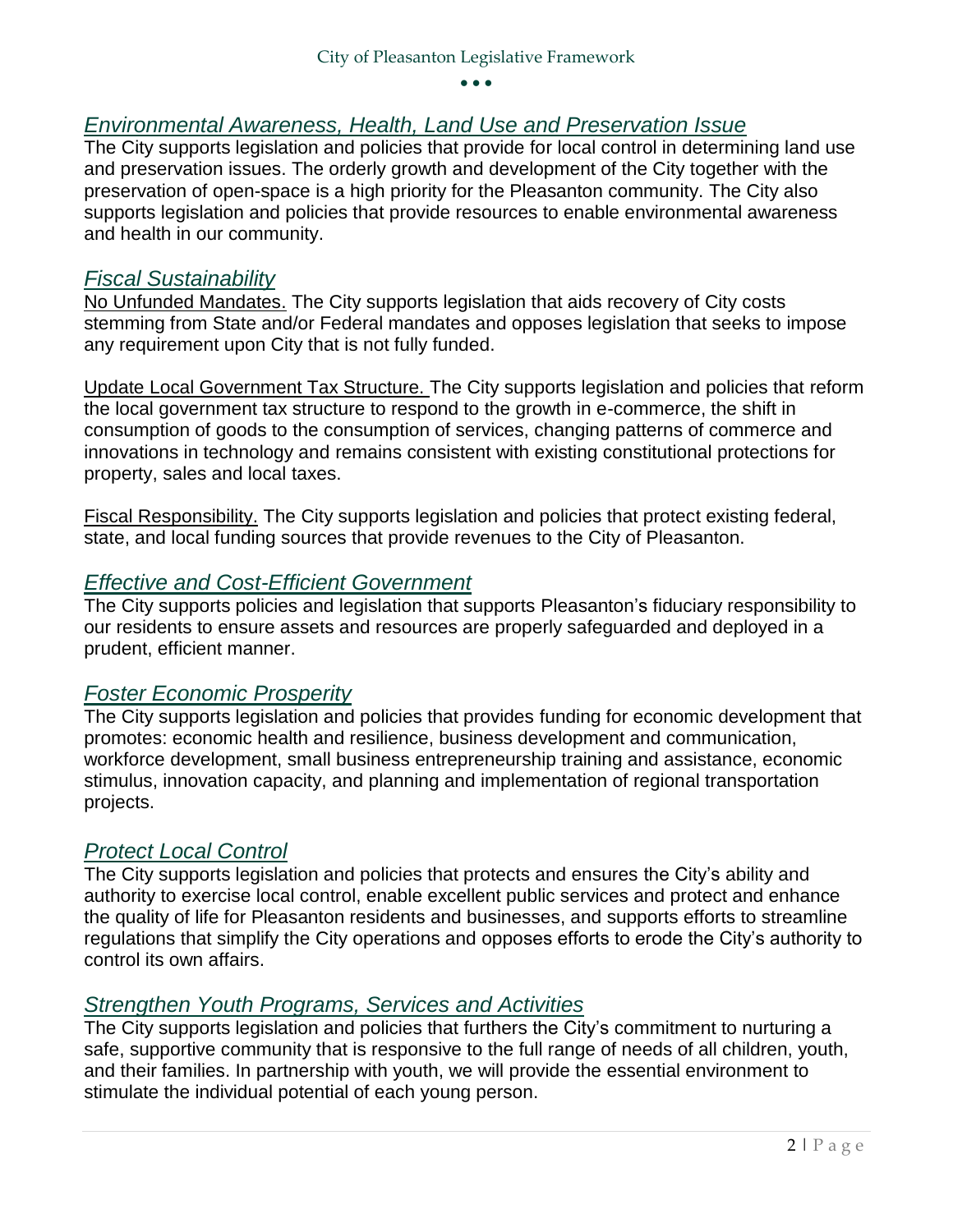## **Goals**

- Advocate the City's legislative interests at the federal, state, regional, and county levels
- Inform and provide information to our legislators, city council and staff on the legislative process and key issues and legislation that could have a potential impact on the City
- Serve as an active participant with other local governments, the League of California Cities, regional agencies, and local professional organizations on legislative/regulatory issues that are important to the City and our region
- Seek grant and funding assistance for City projects, services, and programs

## **Strategies**

- Communicate legislative positions on proposed federal, state, and county legislation, measures, initiatives, and governmental regulations
	- o Work with City departments and our legislative advocates to develop positions on proposed legislative measures
	- o Review positions and analysis by the League of California Cities, legislative advocates and other local government/professional associations in formulating the City's position
	- o The City will take positions only on proposals that clearly impact our City or are a threat to local control
	- o Actively track key bills through the legislative process
	- o Communicate the City's position through correspondence, testimony, and inperson meetings
	- o Work cooperatively with other cities, associations and the League of California Cities on advocating the City's legislative position
	- o As necessary, participate in the drafting and amending of proposed measures that have the potential to significantly impact the City
	- o Meet with legislators and their representatives, as well as other federal, state and county government officials on a regular basis, to discuss local government issues, proposed legislation, request for funding assistance, and City programs and services
- Work collaboratively with Tri-Valley Cities to further The Tri-Valley Cities Legislative Framework.
- Seek federal, state, regional, and county funding through earmarks, grants and other discretionary funding for City projects, services and programs
	- o Annually identify City projects for potential submittal for federal funding consideration; develop a submittal packet for legislators that provides information and need for the projects
	- o Provide information to City departments on potential grant funding opportunities and recognition programs
	- o Advocate and request letters of support for City projects and grant applications or other resources that are being considered for federal, state and county funding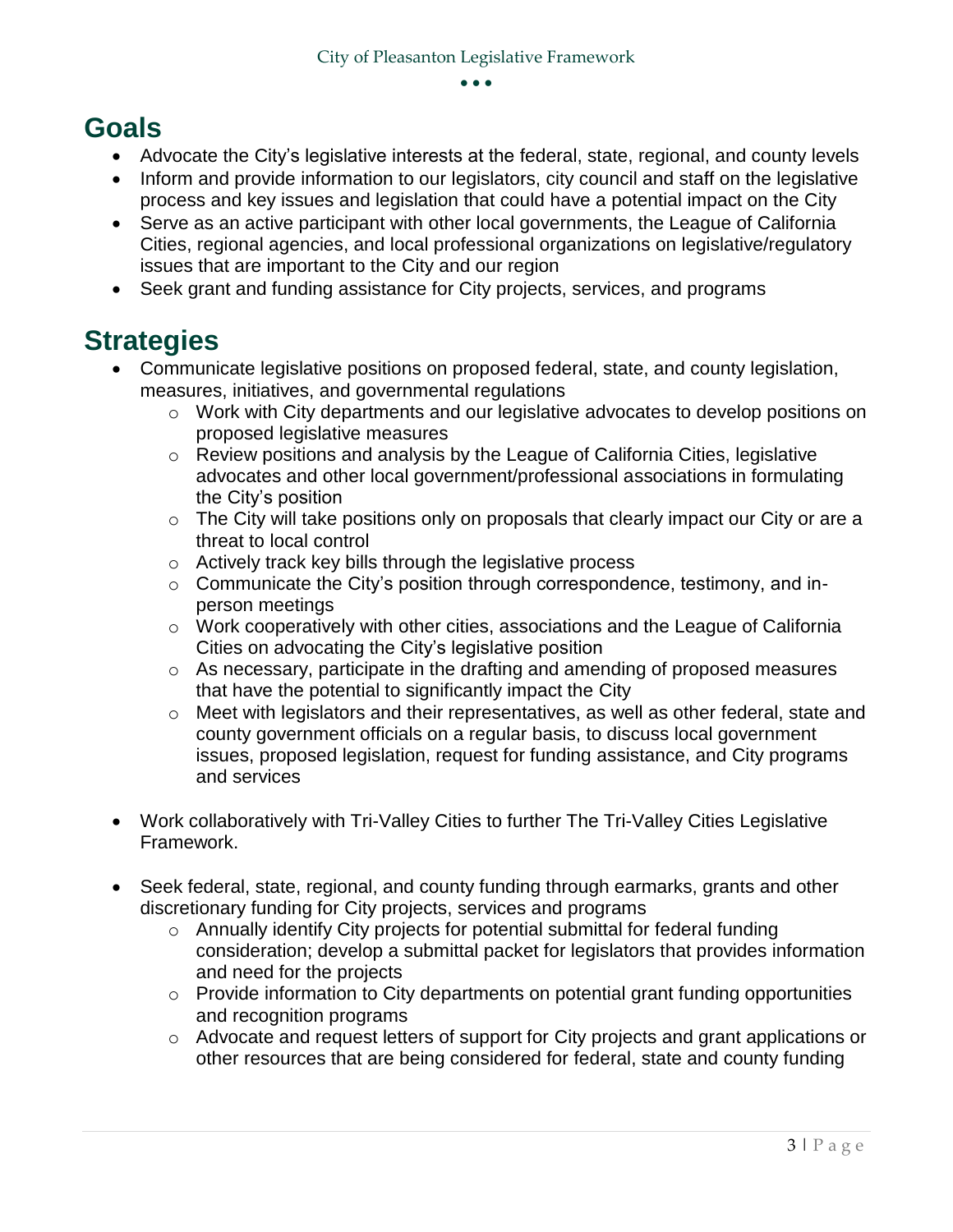### **The Process**

#### *City Council Legislative Subcommittee*

The Subcommittee consists of Vice Mayor Julie Testa, Councilmember Kathy Narum, City Manager Nelson Fialho, and Assistant to the City Manager Becky Hopkins. Meetings are agendized and open to the public.

The City Council Legislative Subcommittee will meet to review and discuss the City's Legislative Framework and pending/possible Legislation.

Guiding Principles. The Guiding Principles are based upon the City Council's established Priorities, Work Plan and several policy documents and plans, such as the General Plan, Youth Master Plan and the Park and Recreation Master Plan; they provide an established framework for legislation, policies and regulations to be vetted from which a position may be developed.

Goals. The goals provide a clear direction for how to advocate and communicate the Legislative Framework annually.

Strategies. The strategies provide the action steps and process that staff will follow to ensure that the city's Legislative Framework is communicated and addressed.

Pending/Possible Legislation. Pending and possible legislation is reviewed and discussed to determine the benefit to the city and its residents. A position is identified using the following definitions:

- Support: Legislation that the City should support as drafted
- Support if Ammended: that the City will support if author accepts City's ammendments
- Oppose: Legislation that the City should oppose as drafted
- Oppose unless amended: Legislation the City opposes unless amended
- Watch: City will take no formal position but will watch the Legislation and consider taking a position as the legislative process progresses

Once the Subcommittee reviews the Legislative Framework and legislation for the current year, it will forward a recommendation to the City Council for consideration and adoption. The Legislative Framework, once adopted by the City Council will remain in effect until amended.

#### *Oversight of the Legislative Framework*

Upon the Legislative Framework adoption, the City Manager's Office will exercise day-to-day oversight of legislative matters. In addition to coordinating formal action through the City Council, the City Manager and the Assistant to the City Manager will administer the city's Legislative Platform.

#### *Responding to Legislative Proposals*

Upon the Legislative Framework adoption, the following process will be followed in response to legislative proposals: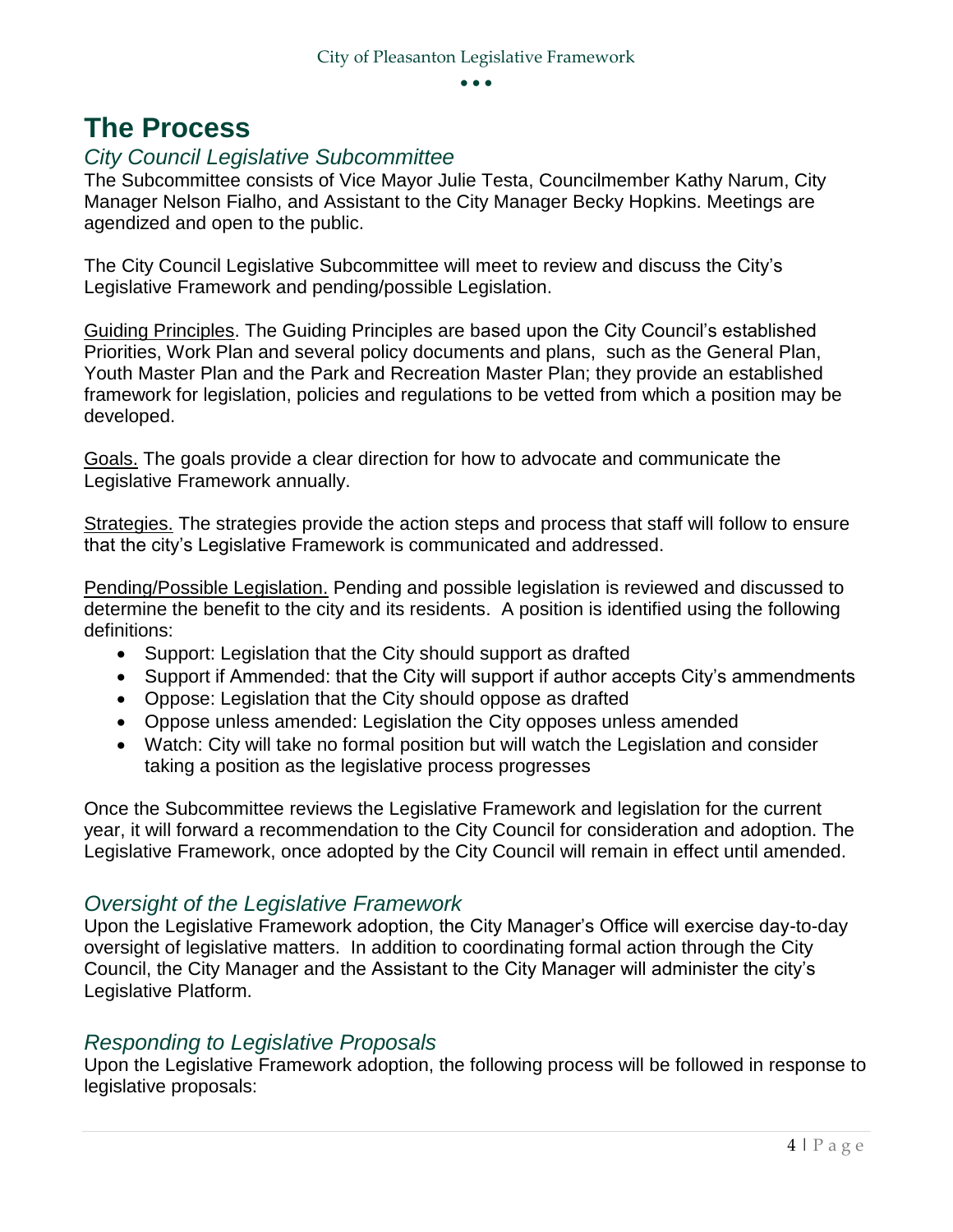- Once a determination has been made that a legislative proposal may impact the City, a letter outlining the City's position will be drafted for the Mayor's or City Manager's signature
- If a legislative proposal or regulation arises that is not addressed by the adopted Legislative Framework and it is determined that it may impact the City, a draft position letter will be prepared for the City Council to review
- A copy of all legislative letters will be distributed routinely to the City Council.

## **Pleasanton Legislative Focus Areas 2021**

#### **COVID-19 Response and Recovery**

- Support the health and wellness of our residents by participating in regional efforts to provide testing and vaccination as well as food distribution. Advocate for County, State and Federal funding.
- Support our residents staying housed through emergency rental assistance. Advocate for County, State, and Federal funding.
- Support our local business through emergency Business Support fund. Advocate for County, State and Federal funding.

#### **Housing**

- Work with Tri-Valley Cities to promote the Housing and Policy Framework to State **Legislators**
- Work collaboratively to problem solve with legislators by providing amendments to key housing legislation
- Support a balanced approach to housing solutions that consider housing, jobs and transportation together
- Support efforts to improve laws regarding ADU's
- Work to protect reduction or removal of impact fees
- Work with legislative leadership regarding housing production that promotes solutions to building affordable housing

#### **Fiscal Sustainability**

- Oppose local, regional, state or federal mandates that are unfunded or partially funded
- Support effective options for cities to address unfunded pension liabilities that will ensure that cities remain financially stable and are able to provide services to their residents.
- Support an update to the local government tax structure to respond to the new ecommerce that ensure equity of sales tax allocation to cities

#### **Foster Economic Prosperity**

• Support Valley Links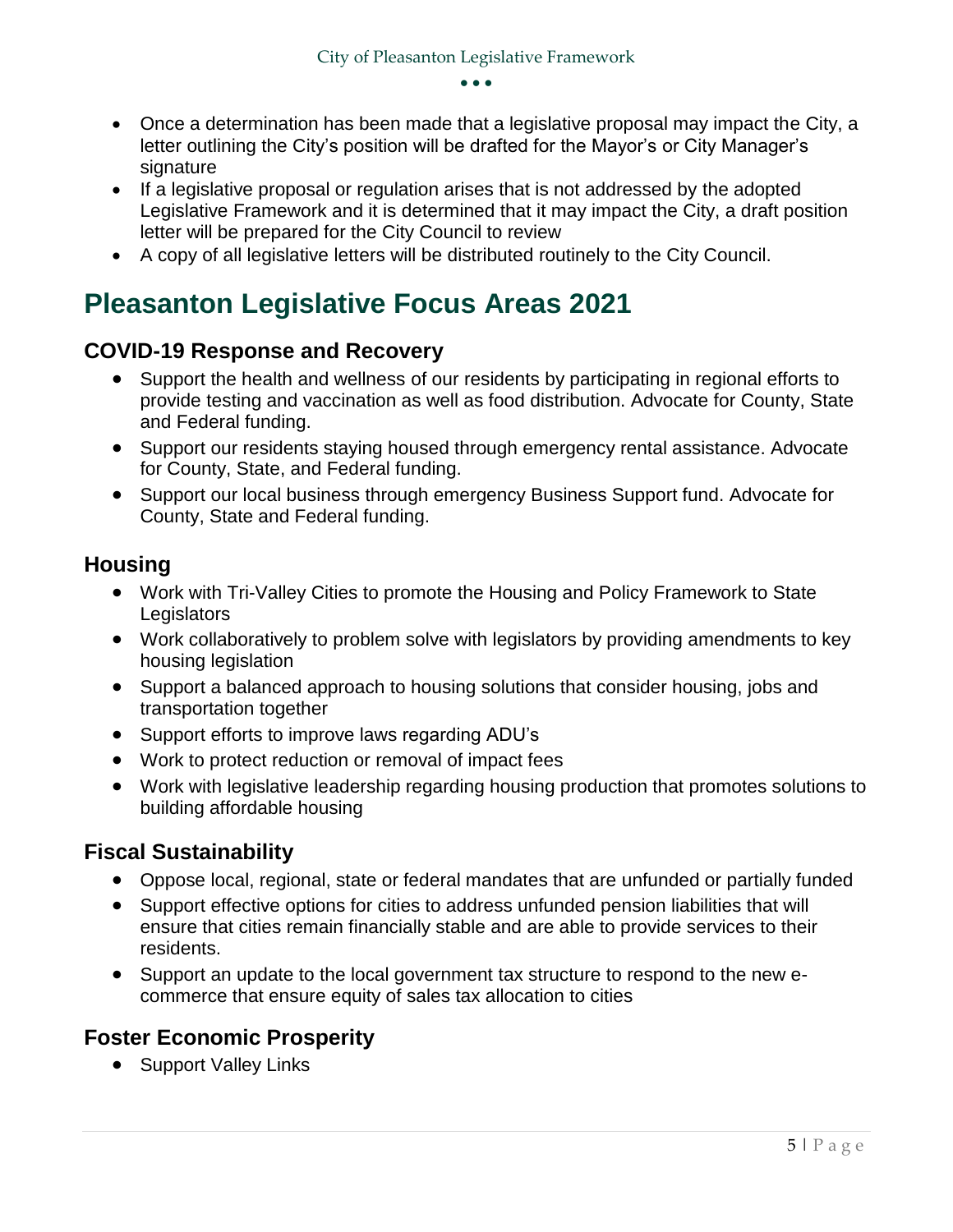#### **Pleasanton's Infrastructure**

#### **Streets**

Protect existing and support new funding directly to cities that plans for the preservation, maintenance, rehabilitation and development of local streets infrastructure

#### **Water/Sewer**

- Support efforts to address PFOA and PFAS in drinking water and secure funding for treatment.
- Support efforts to secure funding for a regional recycled water project
- Support efforts to secure funding to address water supply, sewer, storm water, flood control, and development of new infrastructure

#### **Telecommunications**

- Support local control over installation of telecommunication infrastructure

#### **Protect Local Control**

 Work to protect local authority for cities in all aspects of planning and development of housing in their cities

#### **Safe and Secure Community**

- Support efforts to increase funding for homelessness prevention and services
- Support efforts to secure additional funding for mental health services for Pleasanton and the Tri-Valley
- Monitor Law Enforcement reform legislation
- Support efforts to address local concerns regarding PG&E Public Safety Power Shutoff program, especially addressing local government impacts and costs
- Support Emergency Preparedness legislation that addresses local government needs and concerns

#### **Sustainable Development**

• Support efforts to increase funding for affordable housing

#### **Regional Collaboration**

 Support efforts to collaborate with regional partners on legislative issues where there is alignment with the City's Legislative Framework. For example, regional partners may include Pleasanton Unified School District, Livermore Amador Valley Transit Authority, Zone 7, East Bay Regional Park District, StopWaste, Alameda County, etc.